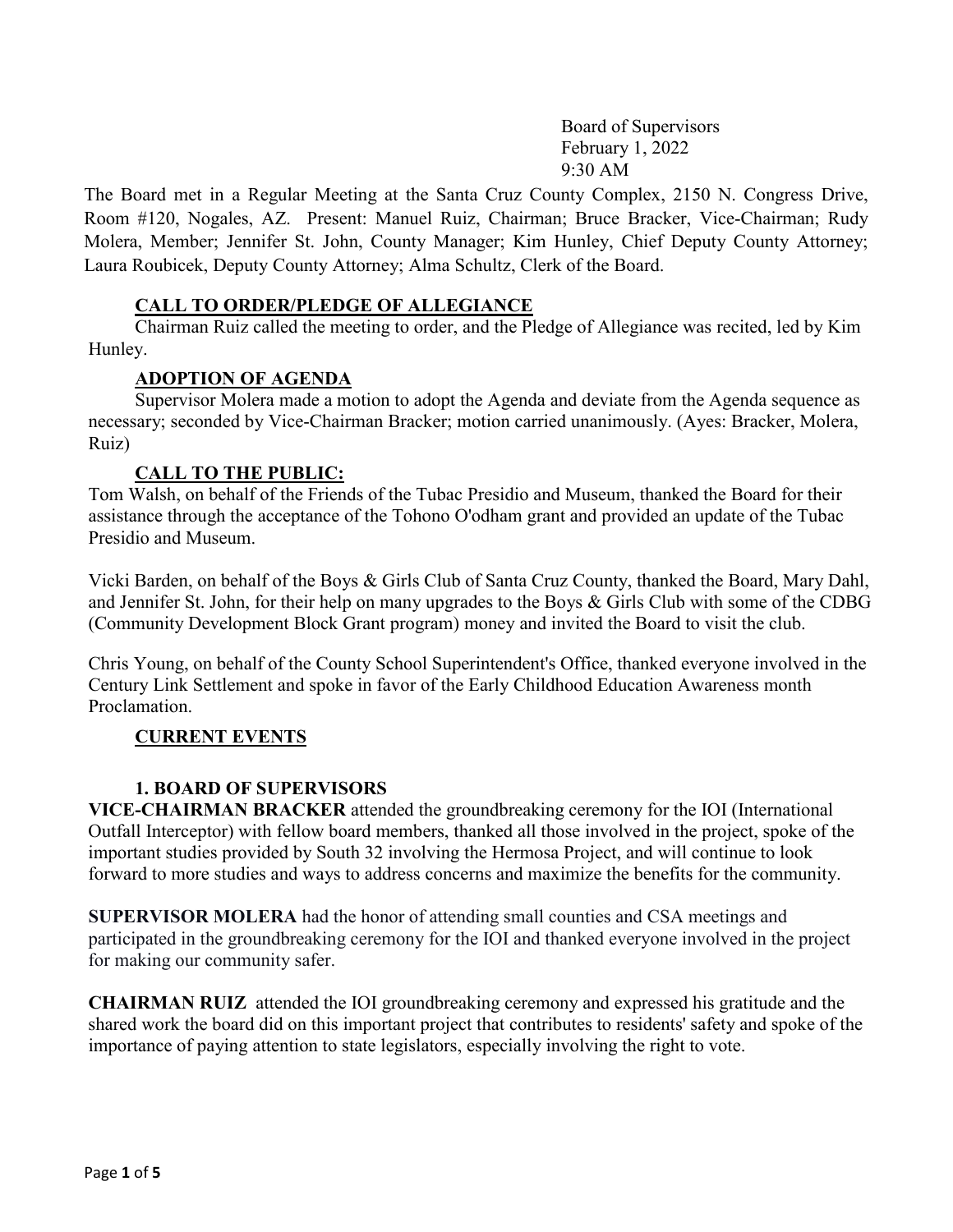### **2. MANAGER**

**JENNIFER ST. JOHN, COUNTY MANAGER**, attended the annual health insurance pool meeting with Sonia Jones and Jesus Valdez; participated in meetings with Mauricio Chavez and consultants involving the rollout of the ARPA (American Rescue Plan Act of 2021) funds, and attended the IOI groundbreaking ceremony.

### **DEPARTMENT REPORTS AND ACTIVITIES**

#### **1. FINANCE: CASH & INVESTMENT, EXPENDITURES & REVENUE REPORTS**

Mauricio Chavez, Administrative Services Department Director, reported \$17,453,334.71 in the General Fund, of which \$10,288,298.84 is invested; \$2,393,876,.73 in the Road Fund, of which \$815,412.21 is invested; \$1,616,660.02 in the Flood Control District Fund, of which \$1,012,569.15 is invested; \$2,190,905.51 in the Jail District Fund, of which \$1,002,041.73 is invested; \$41,172,636.90 total for all funds, of which \$14,933,120.51 is invested; \$13,916,153.00 estimated end of month balance, compared to \$8,446,364.88 cash at February 2021, a difference of \$5,469,788.12.

Vice-Chairman Bracker made a motion to recess the Regular Meeting to convene the Flood Control District Board seconded by Supervisor Molera; the motion carried unanimously. (Ayes: Bracker, Molera, Ruiz)

## **FLOOD CONTROL**

#### **1. DIRECTOR'S/PROJECT REPORT**

Submitted in writing.

# **2. MONTHLY REPORT FROM CITY OF NOGALES**

No report.

## **3. MONTHLY REPORT FROM THE TOWN OF PATAGONIA** No report.

#### **4. PUBLIC COMMENT**

No public comment.

The Board adjourned as the Flood Control District Board and convened into the Jail District Board. (Motion: Supervisor Molera; second: Vice-Chairman Bracker; motion carried unanimously) (Ayes: Bracker, Molera, Ruiz)

# **JAIL DISTRICT**

# **1. DISCUSSION/POSSIBLE ACTION TO APPROVE A COOPERATIVE PURCHASE AGREEMENT WITH APIC SOLUTIONS, INC. FOR SANTA CRUZ COUNTY DETENTION CENTER PROTECTION AND SECURITY SYSTEM SERVICES IN THE AMOUNT OF \$15,500 (REQ: SHERIFF)**

Supervisor Molera made a motion to approve, seconded by Vice-Chairman Bracker; the motion carried unanimously. (Ayes: Bracker, Molera, Ruiz)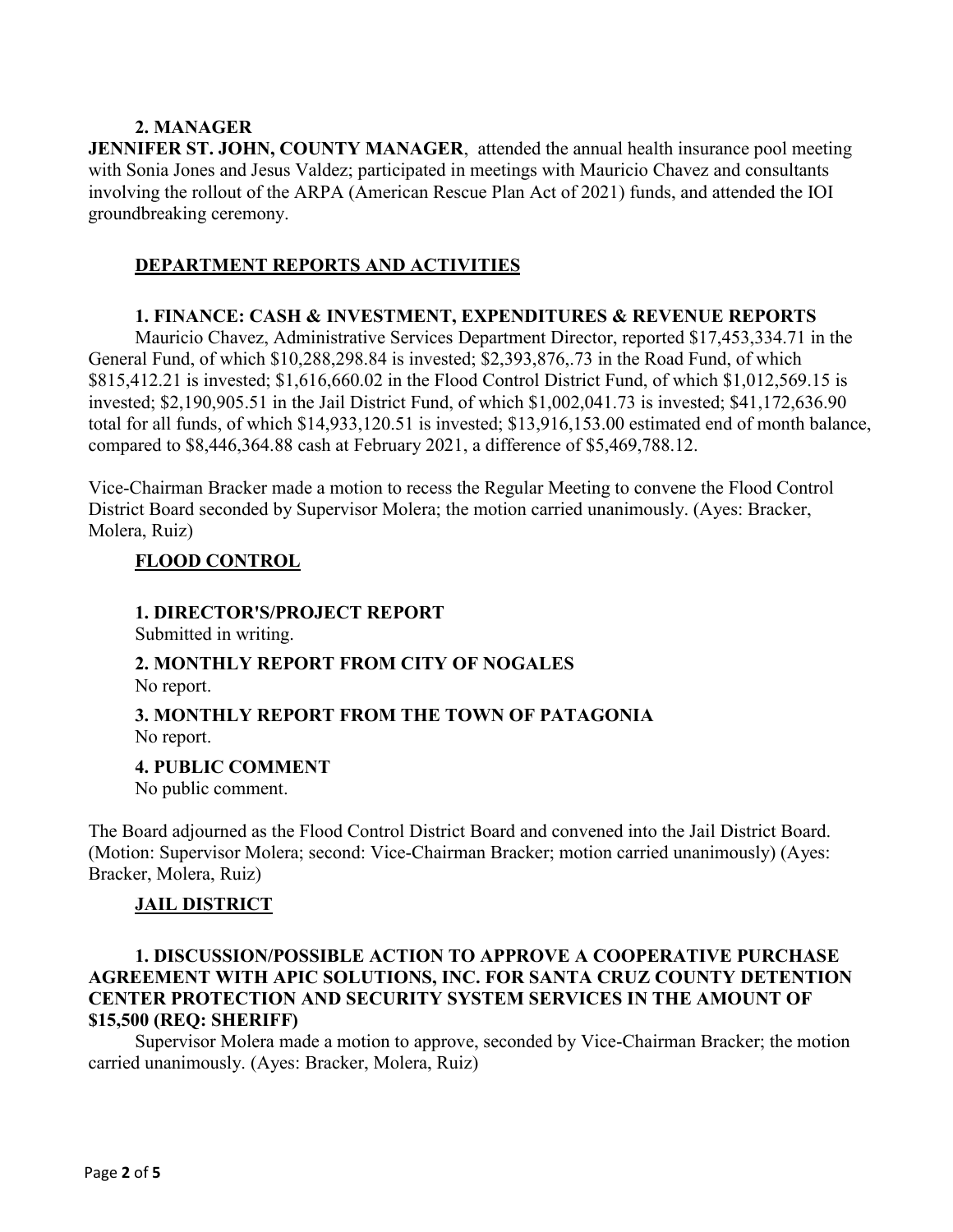The Board adjourned as the Jail District Board and convened into the Regular Meeting. (Motion: Vice-Chairman Bracker; second: Supervisor Molera; motion carried unanimously) (Ayes: Bracker, Molera, Ruiz)

#### **ACTION ITEMS**

# **1. DISCUSSION/POSSIBLE ACTION TO APPROVE THE APPOINTMENT OF PRECINCT COMMITTEE PERSON FOR THE SANTA CRUZ COUNTY REPUBLICAN PARTY: CHRISTINA R. SHERRITT, TUBAC 11 (REQ: STEVE MCEWEN, CHAIRPERSON, SCC REPUBLICAN PARTY)**

Vice-Chairman Bracker made a motion to approve, seconded by Supervisor Molera; the motion carried unanimously. (Ayes: Bracker, Molera, Ruiz)

#### **2. DISCUSSION/POSSIBLE ACTION TO APPROVE PROCLAMATION DESIGNATING FEBRUARY 2022 AS EARLY CHILDHOOD EDUCATION AWARENESS MONTH (REQ: SCHOOL SUPERINTENDENT)**

Supervisor Molera made a motion to approve, seconded by Vice-Chairman Bracker; the motion carried unanimously. (Ayes: Bracker, Molera, Ruiz)

## **3. DISCUSSION/POSSIBLE ACTION TO APPROVE MODIFICATION NO. 04 TO THE COST REIMBURSABLE SUBCONTRACT WITH THE ARIZONA BOARD OF REGENTS UNIVERSITY OF ARIZONA FROM JULY 1, 2021 THROUGH JUNE 30, 2022 IN THE AMOUNT OF \$5,000 (REQ: SCHOOL SUPERINTENDENT)**

Vice-Chairman Bracker made a motion to approve, seconded by Supervisor Molera; the motion carried unanimously. (Ayes: Bracker, Molera, Ruiz)

# **4. DISCUSSION/POSSIBLE ACTION TO APPROVE A DATA SHARING AGREEMENT WITH THE ARIZONA BOARD OF REGENTS FOR AND ON BEHALF OF ARIZONA STATE UNIVERSITY (ASU) FOR A TERM OF FIVE (5) YEARS (REQ: SHERIFF)**

Vice-Chairman Bracker made a motion to approve, seconded by Supervisor Molera; the motion carried unanimously. (Ayes: Bracker, Molera, Ruiz)

# **5. DISCUSSION/POSSIBLE ACTION TO APPROVE SERVICE AGREEMENT WITH KNOWLEDGE CAPITAL ALLIANCE THROUGH THE PUBLIC HEALTH EMERGENCY PREPAREDNESS PROGRAM WITH THE ARIZONA DEPARTMENT OF HEALTH SERVICES FOR COVID-19 TESTING, TRACING, AND VACCINATION PLAN FROM JANUARY 1, 2022 THROUGH JULY 31, 2022, IN THE AMOUNT OF \$65,312.50 (REQ: HEALTH SERVICES)**

Supervisor Molera made a motion to approve, seconded by Vice-Chairman Bracker; the motion carried unanimously. (Ayes: Bracker, Molera, Ruiz)

## **6. DISCUSSION/POSSIBLE ACTION TO APPROVE REQUEST FOR PROPOSAL #B-01- 22-CO01 FOR COMMUNITY DEVELOPMENT FINANCIAL INSTITUTIONS TO PROVIDE MANAGEMENT/ADMINISTRATION SERVICES FOR THE AMERICAN RESCUE PLAN ACT OF 2021 DIRECT ASSISTANCE FOR LOCAL GOVERNMENTS FORGIVABLE LOAN PROGRAM (REQ: ADMINISTRATIVE SERVICES)**

Vice-Chairman Bracker made a motion to approve, seconded by Supervisor Molera; the motion carried unanimously. (Ayes: Bracker, Molera, Ruiz)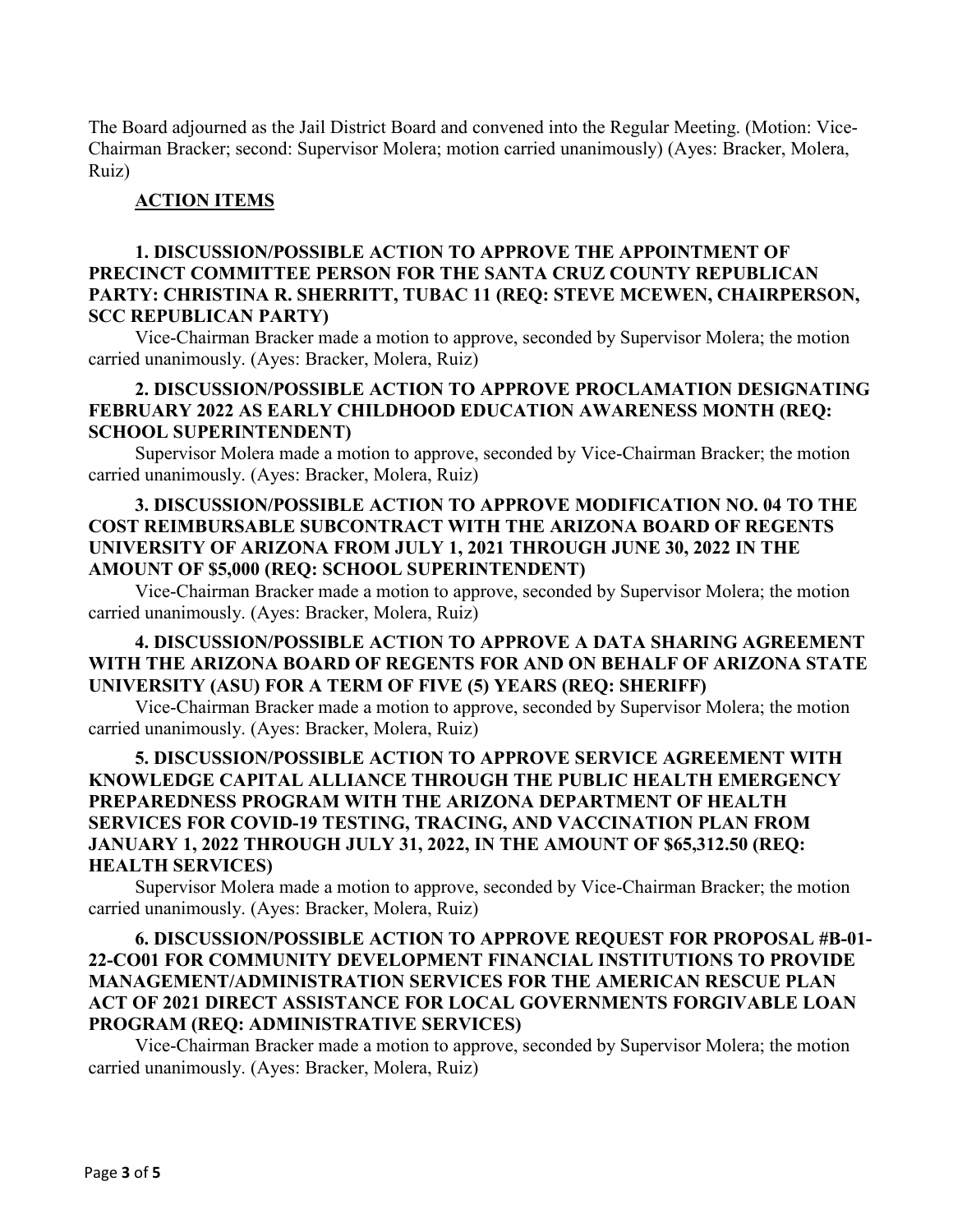### **7. DISCUSSION/POSSIBLE ACTION: RECOMMENDATION OF APPROVAL OF APPLICATIONS FOR LIQUOR LICENSE FOR ITALIAN PEASANT, TUBAC (REQ: CLERK)**

Supervisor Molera made a motion to approve, seconded by Vice-Chairman Bracker; the motion carried unanimously. (Ayes: Bracker, Molera, Ruiz)

#### **8. DISCUSSION/POSSIBLE ACTION TO APPROVE BOND FOR DUPLICATE WARRANT #4-040458 IN THE AMOUNT OF \$709.70 DATED 12/17/2021 PAYABLE TO TIGER PROMOTIONS (REQ: CLERK)**

Vice-Chairman Bracker made a motion to approve, seconded by Supervisor Molera; the motion carried unanimously. (Ayes: Bracker, Molera, Ruiz)

#### **9. TAX VALUATION ADJUSTMENT(S): (REQ: ASSESSOR)**

Supervisor Molera made a motion to approve 9a-f, seconded by Vice-Chairman Bracker; the motion carried unanimously. (Ayes: Bracker, Molera, Ruiz)

#### **A 132-02-259 - CHAO GUILLERMO A., RESOLUTION NO. 56288**

**B 120-01-153 - JAKIK PROPERTIES LLC., AN ARIZONA LIMITED LIABILITY COMPANY, RESOLUTION NO. 56289**

**C 120-01-154 - JAKIK PROPERTIES LLC., AN ARIZONA LIMITED LIABILITY COMPANY, RESOLUTION NO. 56290**

**D 120-01-156 - JAKIK PROPERTIES LLC., AN ARIZONA LIMITED LIABILITY COMPANY, RESOLUTION NO. 56291**

**E 120-01-158 - JAKIK PROPERTIES LLC., AN ARIZONA LIMITED LIABILITY COMPANY, RESOLUTION NO. 56292**

## **F 120-01-159 - JAKIK PROPERTIES LLC, AN ARIZONA LIMITED LIABILITY COMPANY, RESOLUTION NO. 56293**

**10. APPROVAL OF MINUTES: 01/18/2022** were approved as submitted. (Motion: Vice-Chairman Bracker; second: Supervisor Molera; motion carried unanimously) (Ayes: Bracker, Molera, Ruiz)

**11. DEMANDS** were approved in the total amount of \$968,053.14, of which \$295,200.56 is from the General Fund. Details of these expenditures are available for inspection during working hours and are to be considered as part of these minutes. (motion: Supervisor Molera; second: Vice-Chairman Bracker; motion carried unanimously) (Ayes: Bracker, Molera, Ruiz)

Vice-Chairman Bracker made a motion to recess the Regular Meeting to convene into Executive Session seconded by Supervisor Molera; the motion carried unanimously. (Ayes: Bracker, Molera, Ruiz)